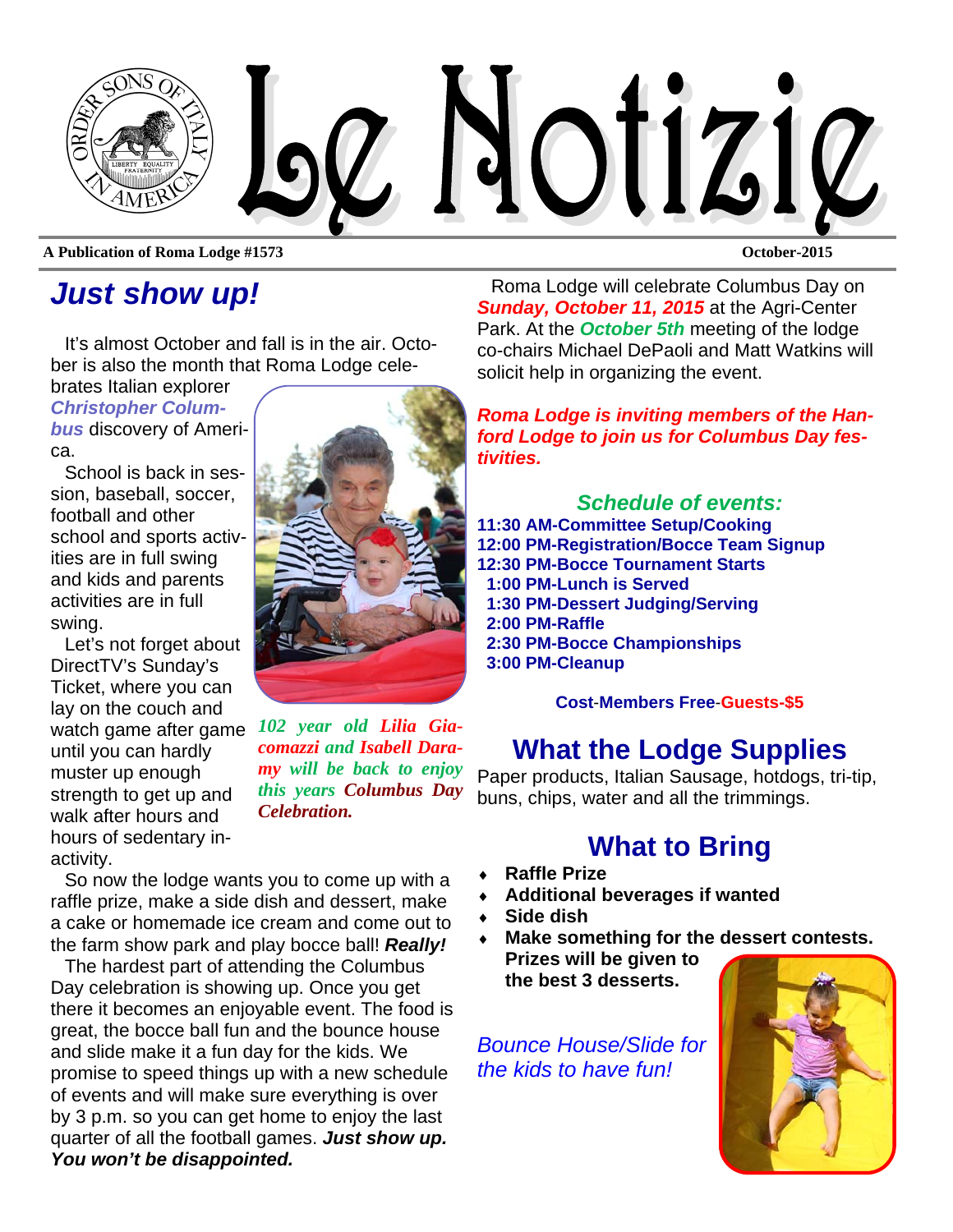# **It May Take A Little Push!**

If you have been following educational reform<br>lately it is all about Linked Learning, Career lately it is all about Linked Learning, Career Pathways, Common Core and Career Technical Education. All of these new initiatives have the state

throwing millions of dollars at these programs in an attempt to increase high school graduation rates, reduce dropouts and increase student success. The California budget has a surplus and therefore, as usual, the state is throwing money at education in another one of many reforms to try to improve our educational system.



*Who's Next?* 

Unfortunately, the number of students who test into remedial mathematics and English courses in higher education continues to increase at alarming rates. The question is when the state goes broke again and the money goes away, will we be back to the same old system we have had in the past.

For the majority of young people, the goal of any educational program, elementary, secondary or higher education is to obtain the necessary skills to get a job. There seems to be a misalignment between what our educational system is doing and what employers want in their prospective employees.

Ask most employers what they want in their employees and they will say that they want someone with a good work ethic. They want people who are good team players, think on their feet, handle stressful situations and be a good communicator. These are the so called "soft skills" you don't find in most educational curriculum guides.

For those young ladies who have served as our queen they will probably tell you that the experience

#### *Heralds Message*

greatly increased their soft skills. It prepared them to handle stressful situations, improved their public speaking, forced them to think on their feet and gave them the opportunity to meet new people and develop their skill set.

Roma Lodge is looking for a young lady to serve as the lodge queen for the Grand Lodge Queen contest this year. In my tenure as a lodge member I can't remember a time when we had several young ladies eager to be our queen. For the past several years it has been difficult to get anyone to take on the challenge to serve as the queen.

As a parent or grandparent you should take the opportunity to encourage a daughter or granddaughter to consider stepping forward and taking on the challenge of being the lodge queen. Often times you may get a response of "I don't want to do that" or "I don't have the time or want to sell tickets." We often have to give them a little push to get them to do it. Once they decide, each activity or event they take on will give them the confidence to do even more.

#### *Miriam Hollis Poundstone*

Roma Lodge member Miriam Poundstone passed away in August and lodge funeral rituals were presented by *Giovanna DePaoli* and *Kathy Briano* at a memorial service held on



August 3, 2015. She was born and raised in Porterville; the daughter of Frank Hansford and Nellie Gertrude Pratt. She graduated from Porterville High School, Porterville College and USC.

She was a member of many service clubs. She was a lifelong resident of Porterville until moving to Fresno in 2010. She was a lodge member for 16 years. *Farewell Sister Miriam!*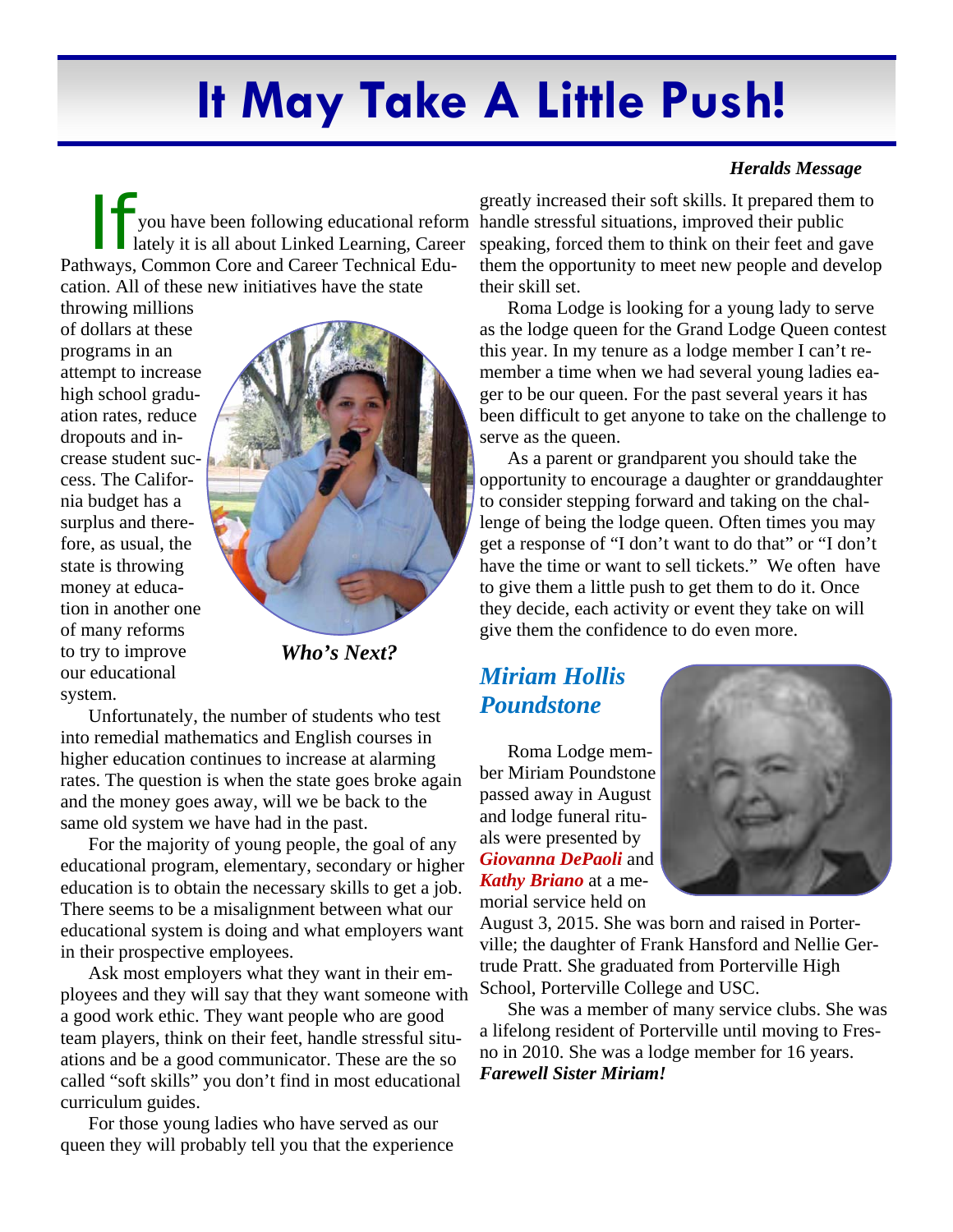### *October Lodge Meeting*

Roma Lodge will hold a regular lodge meeting on *Monday, October 5th at 6:30 p.m.* at the farm show social hall. *Maryann Luis* has graciously agreed to serve as refreshment chair and will need help with refreshbirthdays in October.

October birthdays need to bring a dessert and raffle prize for the



ments from those having *Leslie DePaoli and Kathy Canata were big winners at last year's Columbus*  $Day$  *Celebration!* 

drawing. The drawing will be for \$60 dollars, so make plans to attend. *Last months drawing for \$55 was Amber Dutto who was not present to collect her check from the lodge.* 



## **Reining Champs!**

**Last years Roma Lodge Bocce Champs were Frances Della, Ken Bertorelli, Phillip Curti and Jackie Giacomazzi. Ben Curti, tournament director, will be out early the day of the tournament with his tape measure, sledge hammer and surveying tools to put together a great tournament. Make plans to come and play or root on your favorite team. I understand there will be a lot of money being wagered on several teams.** 

#### **Sunshine News!**

Get well wishes goes to **Lena Briano** and **Michael Saltzman** who have been dealing with some health issues.

Condolences go to **Arlene and Randy Parreira** with the passing of Arlene's father **Alfred Sa.** Al was a regular at the annual ravioli dinner each year and enjoyed the event with his family.

#### *Yankee Great!*

As a devote New York Yankee fan it is only fitting to acknowledge the passing of Yankee great **Lawrence Peter "Yogi" Berra**.



Yogi played 19 seasons was an All-Star 18 times, 10 time

World Series Champion, and managed both the Yankees and the New York Mets. He was the American League MVP four times.

As a catcher he caught the only perfect game in World Series history in 1956 pitched by Don Larsen.

Famous for his **Yogiisms** such as **"it ain't over till it's over"** and **"You can observe a**  *lot by watching were just a couple of his* great lines.

More importantly he was an Italian-American whose parents Pietro and Paolina Berra who immigrated to America from Malvaglio, Italy in 1909. His father was a bricklayer.

The Berra family is another example of how the immigrants from Italy were so instrumental in building America and became such a strong part of this country in making it great. Yogi Berra was a great New York Yankee and more importantly was a humble Italian-American who served his country during the war and contributed to the success of this great nation. May he rest in peace.